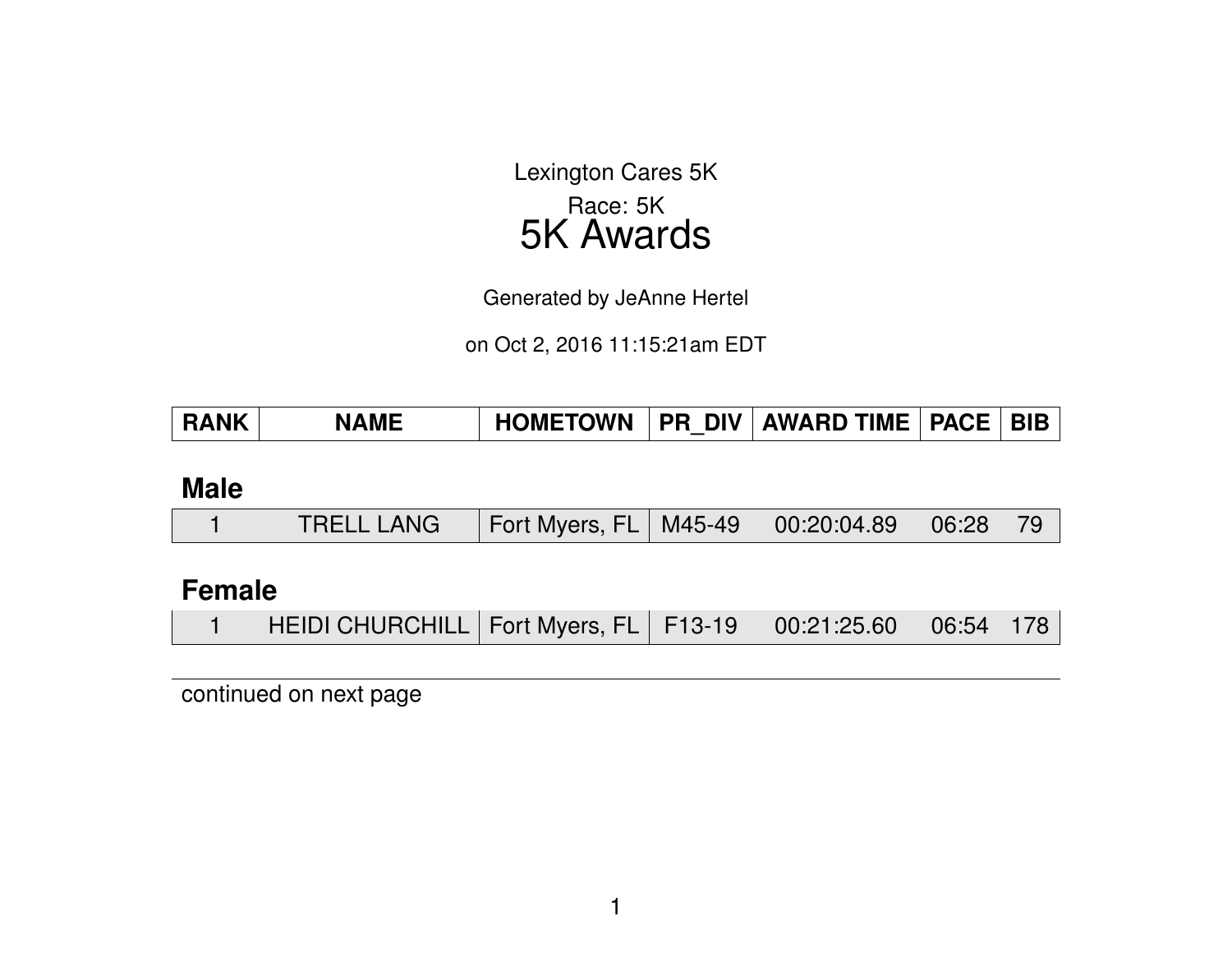| <b>RANK</b>         | <b>NAME</b>         | <b>HOMETOWN</b>         |        | <b>PR DIV AWARD TIME   PACE  </b> |       | <b>BIB</b> |  |  |
|---------------------|---------------------|-------------------------|--------|-----------------------------------|-------|------------|--|--|
| <b>Male Masters</b> |                     |                         |        |                                   |       |            |  |  |
|                     | <b>TRELL LANG</b>   | Fort Myers, FL   M45-49 |        | 00:20:04.89                       | 06:28 | 79         |  |  |
|                     | <b>RENE RAMIREZ</b> | Fort Myers, FL          | M40-44 | 00:20:17.73                       | 06:32 | 205        |  |  |

#### **Female Masters**

|  | <b>AMY YANNI</b> | ◯ Fort Myers, FL   F60-64   00:22:53.87   07:23 |  |  |  |  |
|--|------------------|-------------------------------------------------|--|--|--|--|
|--|------------------|-------------------------------------------------|--|--|--|--|

### **Male Grand Masters**

|  | CHARLIE MOORE   Fort Myers, FL   M55-59   00:20:48.02   06:42   187 |  |  |  |  |  |
|--|---------------------------------------------------------------------|--|--|--|--|--|
|--|---------------------------------------------------------------------|--|--|--|--|--|

### **Female Grand Masters**

| ANAV VANINII<br>$\sqrt{1011}$ $\sqrt{1010}$ | Fort Myers, FL            | <del>F60-64</del> | 00:22:53.87                                                                            | 0 <del>7:23</del> |  |
|---------------------------------------------|---------------------------|-------------------|----------------------------------------------------------------------------------------|-------------------|--|
| <b>LISA ROETH</b>                           | Fort Myers, $FL$   F50-54 |                   | $\begin{array}{ c c c c c c c c } \hline 00:23:54.89 & 07:42 & 214 \hline \end{array}$ |                   |  |

### **Male Senior Grand Masters**

|                        | ROLAND KRAMER   Suhl, Germany   M60-64   00:21:24.35   06:54   64 |  |  |  |  |  |  |  |
|------------------------|-------------------------------------------------------------------|--|--|--|--|--|--|--|
| continued on novt none |                                                                   |  |  |  |  |  |  |  |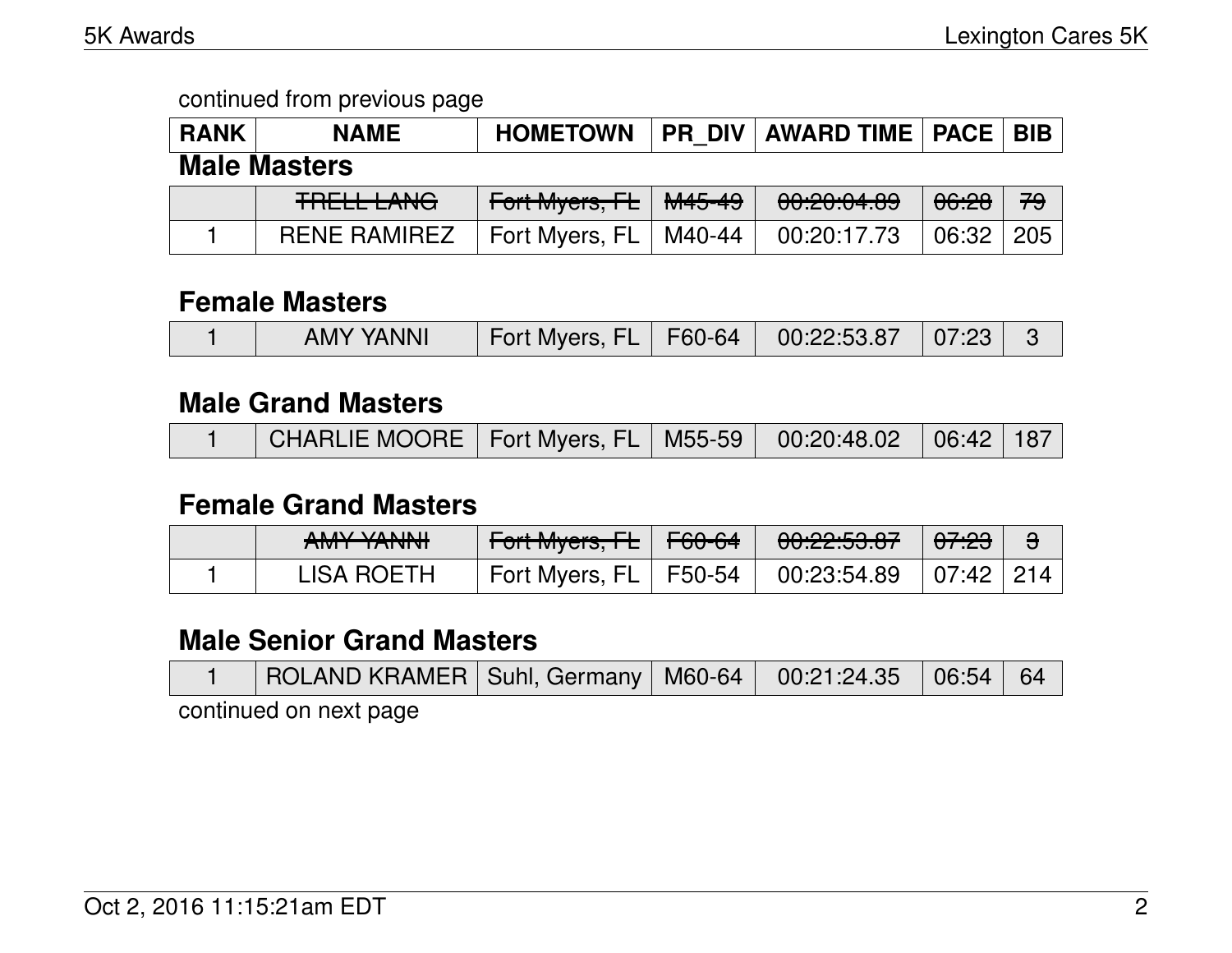| <b>RANK</b> | <b>NAME</b> |  |  | HOMETOWN   PR DIV   AWARD TIME   PACE   BIB |  |  |
|-------------|-------------|--|--|---------------------------------------------|--|--|
|-------------|-------------|--|--|---------------------------------------------|--|--|

# **Female Senior Grand Masters**

| ANAV VANINII<br>$\pi$ ivi i $\pi$ i vi vi | <del>Fort Myers, FL</del> N | $\sqrt{60.64}$ | <u>AA.AA.EA AZ</u><br><u>00.44.00.07</u> | <del>07:23</del>              |  |
|-------------------------------------------|-----------------------------|----------------|------------------------------------------|-------------------------------|--|
| SUSAN KEENER I                            | Maryville, TN               | F65-69         | 00:32:17.77                              | $\perp$ 10:24 $\parallel$ 202 |  |

#### **M1-12**

| <b>ISAAC PEREZ</b>                                               | Fort Myers, FL   M1-12   00:21:58.68   07:05   188 |  |      |
|------------------------------------------------------------------|----------------------------------------------------|--|------|
| STEVE PEREZ   Fort Myers, FL   M1-12   00:23:44.12   07:39   189 |                                                    |  |      |
| CHASE KAPLAN   Fort Myers, FL   M1-12   00:26:35.35   08:34      |                                                    |  | - 28 |

### **F1-12**

| ELLA LABODA   Fort Myers, FL   F1-12   00:25:03.73   08:05   155  |  |  |  |
|-------------------------------------------------------------------|--|--|--|
| MACEY MARKER   Fort Myers, FL   F1-12   00:25:04.56   08:05   101 |  |  |  |
| GABI WINTERS   Cape Coral, FL   F1-12   00:25:13.90   08:08   216 |  |  |  |

# **M13-19**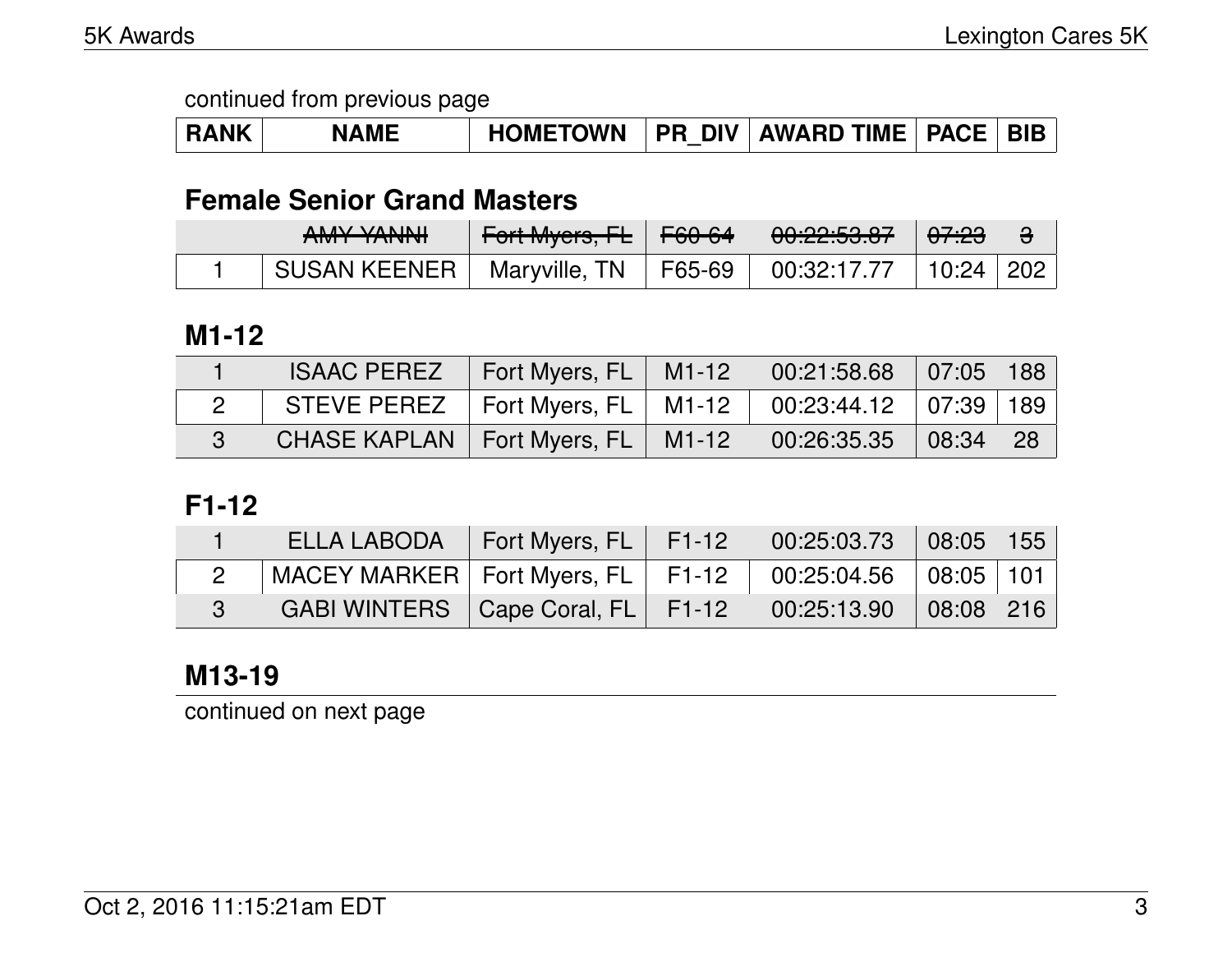| <b>RANK</b> | <b>NAME</b>         | <b>HOMETOWN</b> |        | PR_DIV   AWARD TIME   PACE   BIB |  |
|-------------|---------------------|-----------------|--------|----------------------------------|--|
|             | <b>TREVOR KATES</b> | Fort Myers, FL  | M13-19 | $00:23:35.65$ 07:36 180          |  |

# **F13-19**

| HEIDI CHURCHILL       | Fort Myers, FL | <del>F13-19</del>   | 00:21:25.60 | 06:54 | . <del>178</del> 7 |
|-----------------------|----------------|---------------------|-------------|-------|--------------------|
| <b>SARAH LABODA</b>   | Fort Myers, FL | F <sub>13</sub> -19 | 00:22:48.65 | 07:21 | 156                |
| <b>MALLORY MARKER</b> | Fort Myers, FL | $F13-19$            | 00:23:22.18 | 07:32 | 102                |
| <b>HANA ALI</b>       | Fort Myers, FL | F <sub>13</sub> -19 | 00:41:19.65 | 13:19 | 49                 |

#### **M20-24**

|  | <b>TIM URBINA</b> | North Fort Myers, FL   M20-24   00:55:03.28   17:44   33 |  |  |  |  |
|--|-------------------|----------------------------------------------------------|--|--|--|--|
|--|-------------------|----------------------------------------------------------|--|--|--|--|

### **F20-24**

|  | <b>BETSY COX</b> | Fort Myers, FL | F20-24 V | $\begin{array}{ c c c c c c c c } \hline 00.57.16.70 & 18.27 & 162 \hline \end{array}$ |  |  |
|--|------------------|----------------|----------|----------------------------------------------------------------------------------------|--|--|
|--|------------------|----------------|----------|----------------------------------------------------------------------------------------|--|--|

### **M25-29**

| <b>BILLY LEES</b>      | Fort Myers, FL | $M25-29$ | $\begin{array}{ c c c c c }\ \hline \text{00:41:16.00} & \text{13:17} & \text{211} \end{array}$ |  |
|------------------------|----------------|----------|-------------------------------------------------------------------------------------------------|--|
| continued on next page |                |          |                                                                                                 |  |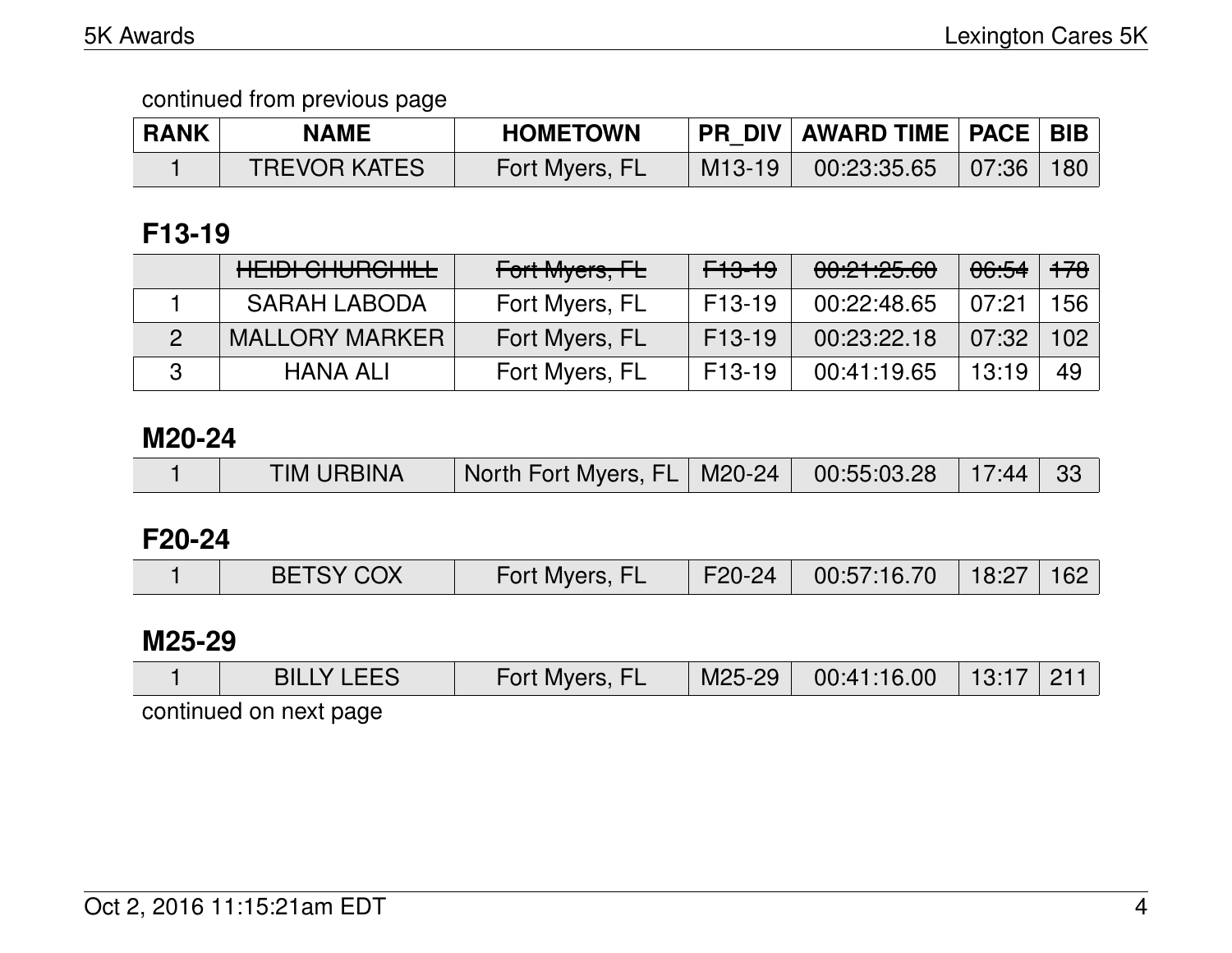| <b>RANK</b> | <b>NAME</b> | HOMETOWN   PR DIV   AWARD TIME   PACE   BIB |  |  |  |  |
|-------------|-------------|---------------------------------------------|--|--|--|--|
|-------------|-------------|---------------------------------------------|--|--|--|--|

# **F25-29**

| <b>BEGUM VERGUL</b> | Lehigh Acres, FL   F25-29 |        | $00:23:44.08$ 07:39 145     |       |      |
|---------------------|---------------------------|--------|-----------------------------|-------|------|
| <b>AMY PODY</b>     | Cape Coral, $FL$   F25-29 |        | $00:30:04.52$ $\parallel$   | 09:41 | ່ 76 |
| DIANE ODEH          | Fort Myers, FL            | F25-29 | $\set{00:50:13.75}$   16:11 |       |      |

### **M30-34**

| <b>SEAN PHAM</b>     | Fort Myers, FL | $\blacksquare$ M30-34          | 00:21:02.14 | 06:47         | 144 |
|----------------------|----------------|--------------------------------|-------------|---------------|-----|
| <b>GREGORY WALSH</b> | Fort Myers, FL | $\mid$ M30-34 $\mid$           | 00:25:57.06 | $108:22$ 87   |     |
| <b>KEVIN RUMBLE</b>  | Fort Myers, FL | $\parallel$ M30-34 $\parallel$ | 00:41:49.64 | │ 13:28 │ 182 |     |

# **F30-34**

| JESSICA ZOELLER   Cape Coral, FL   F30-34   00:26:37.43   08:35   220 |                                                    |                                                                    |  |
|-----------------------------------------------------------------------|----------------------------------------------------|--------------------------------------------------------------------|--|
| TIFFANY DANIS                                                         | Cape Coral, FL   F30-34   00:26:41.72   08:36   10 |                                                                    |  |
| MONICA RUMBLE   Fort Myers, FL                                        |                                                    | $\parallel$ F30-34 $\parallel$ 00:33:33.60 $\parallel$ 10:49   181 |  |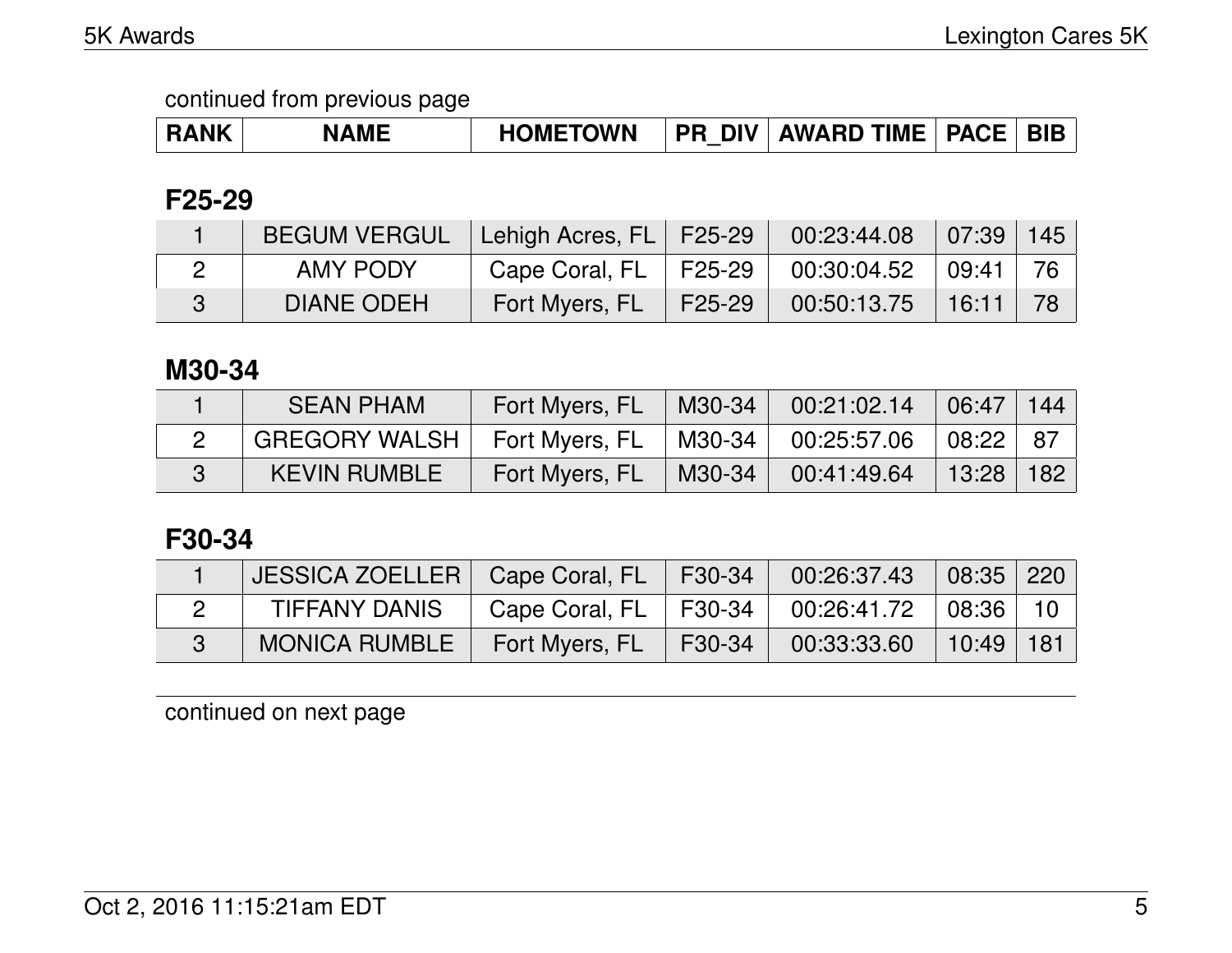| <b>RANK</b>  | <b>NAME</b>        | <b>HOMETOWN</b>         |        | <b>PR DIV AWARD TIME PACE</b> |       | <b>BIB</b> |
|--------------|--------------------|-------------------------|--------|-------------------------------|-------|------------|
| M35-39       |                    |                         |        |                               |       |            |
|              | <b>BEN WINTERS</b> | Cape Coral, FL   M35-39 |        | 00:25:14.16                   | 08:08 | 215        |
| 2            | DAVID NOTTE        | Cape Coral, FL   M35-39 |        | 00:31:12.00                   | 10:03 | 190        |
| $\mathbf{z}$ | <b>MATT MILLER</b> | Fort Myers, FL          | M35-39 | 00:31:36.18                   | 10:11 | 209        |

### **F35-39**

| JESSICA MICKELSEN   Fort Myers, FL   F35-39 |                                       | $\begin{array}{ c c c c c c c c } \hline \rule{0pt}{.5cm} & \text{00:26:32.74} & \text{08:33} & \text{168} \end{array}$ |    |
|---------------------------------------------|---------------------------------------|-------------------------------------------------------------------------------------------------------------------------|----|
| ANDREA MILLER                               | Fort Myers, FL $\vert$ F35-39 $\vert$ | $\begin{array}{ c c c c c }\ \hline \text{00:29:16.98} & \text{09:26} \end{array}$                                      | 62 |
| <b>MELISSA JACKSON</b>                      | Fort Myers, $FL$   F35-39             | $00:29:38.47$ 09:33                                                                                                     | 63 |

# **M40-44**

| DENIE DAMIDEZ<br><b>TULINE TRAINIFULZ</b> | Fort Myers, FL | M40-44 | 00:20:17.73 | 06:32 | 205  |
|-------------------------------------------|----------------|--------|-------------|-------|------|
| <b>JAMES MAULT</b>                        | Fort Myers, FL | M40-44 | 00:24:24.31 | 07:52 | 80   |
| <b>MARK BOCELLI</b>                       | -. US          | M40-44 | 00:26:15.07 | 08:27 | 192. |
| <b>MATT HORTON</b>                        | Fort Myers, FL | M40-44 | 00:28:05.77 | 09:03 | 41   |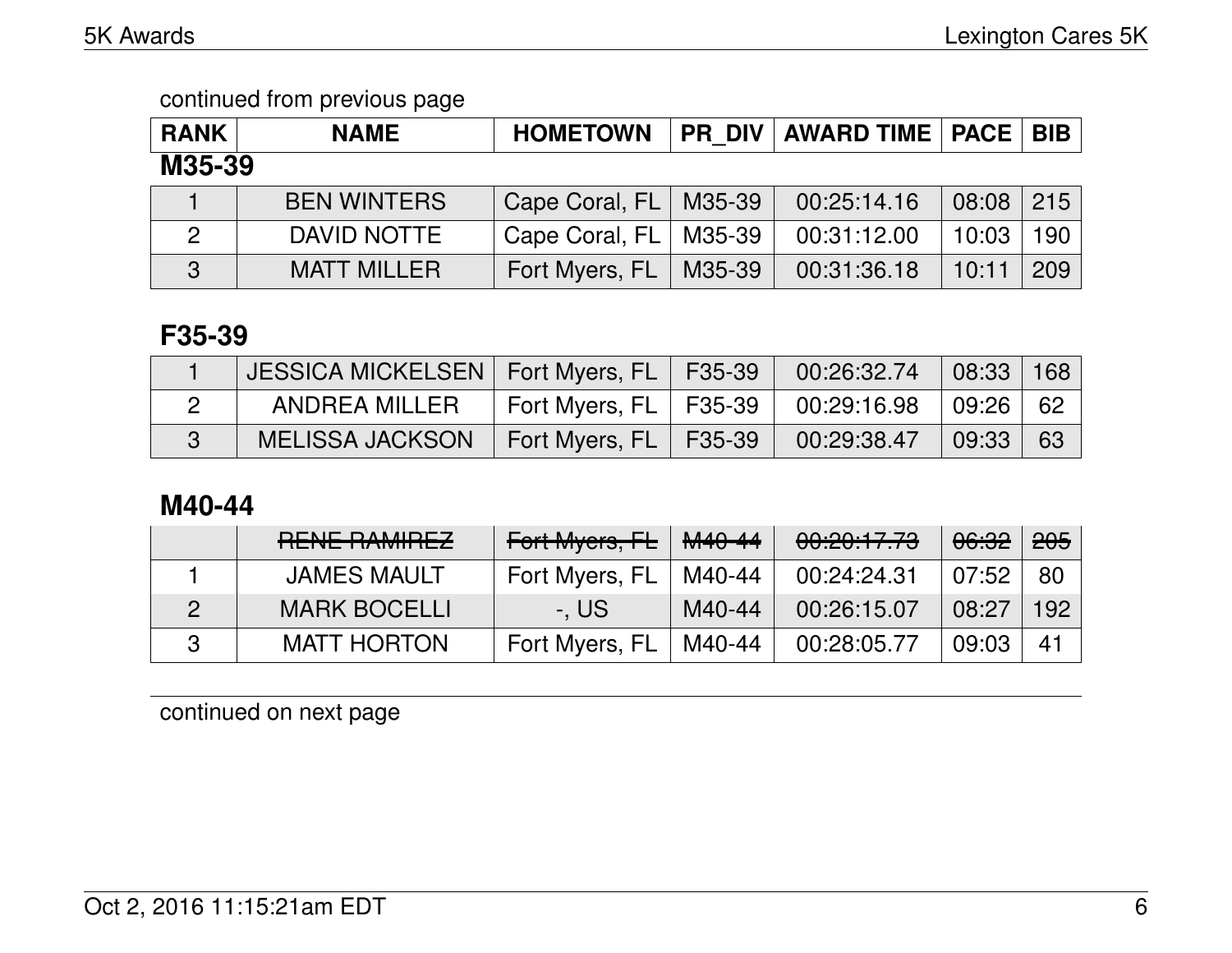| <b>RANK</b>  | <b>NAME</b>           | <b>HOMETOWN</b> | <b>PR DIV</b> | <b>AWARD TIME   PACE</b> |       | <b>BIB</b> |
|--------------|-----------------------|-----------------|---------------|--------------------------|-------|------------|
| F40-44       |                       |                 |               |                          |       |            |
|              | <b>ANGELA LIEBER</b>  | Fort Myers, FL  | F40-44        | 00:26:48.96              | 08:38 | 200        |
| $\mathbf{2}$ | <b>RENEE SHEPPARD</b> | Cape Coral, FL  | F40-44        | 00:27:43.02              | 08:56 | 217        |
| 3            | <b>ANGIE KAPLAN</b>   | Fort Myers, FL  | F40-44        | 00:28:08.20              | 09:04 | 26         |

# **M45-49**

| <b>TRELL LANG</b> | Fort Myers, FL | <del>M45-49</del> | 00,00,01,00<br><b>00.20.04.09</b> | 06:28 | 79               |
|-------------------|----------------|-------------------|-----------------------------------|-------|------------------|
| <b>JOHN PAUL</b>  | Wauchula, FL   | M45-49            | 00:24:05.55                       | 07:46 | 56               |
| <b>BRAD STREY</b> | Cape Coral, FL | M45-49            | 00:25:03.97                       | 08:05 | 172 <sub>1</sub> |
| DAVID DOWLING     | Fort Myers, FL | M45-49            | 00:26:16.24                       | 08:28 | 20               |

# **F45-49**

| KATHLEEN CORLETT   Fort Myers, FL   F45-49  |                         | $00:27:30.93$ 08:52          | 67   |
|---------------------------------------------|-------------------------|------------------------------|------|
| KATHERINE KINROSS   Fort Myers, FL   F45-49 |                         | $\,^\circ$ 00:27:59.66 09:01 | - 52 |
| <b>MISON DRENNAN</b>                        | Cape Coral, FL   F45-49 | $00:32:40.73$ 10:32          | 116  |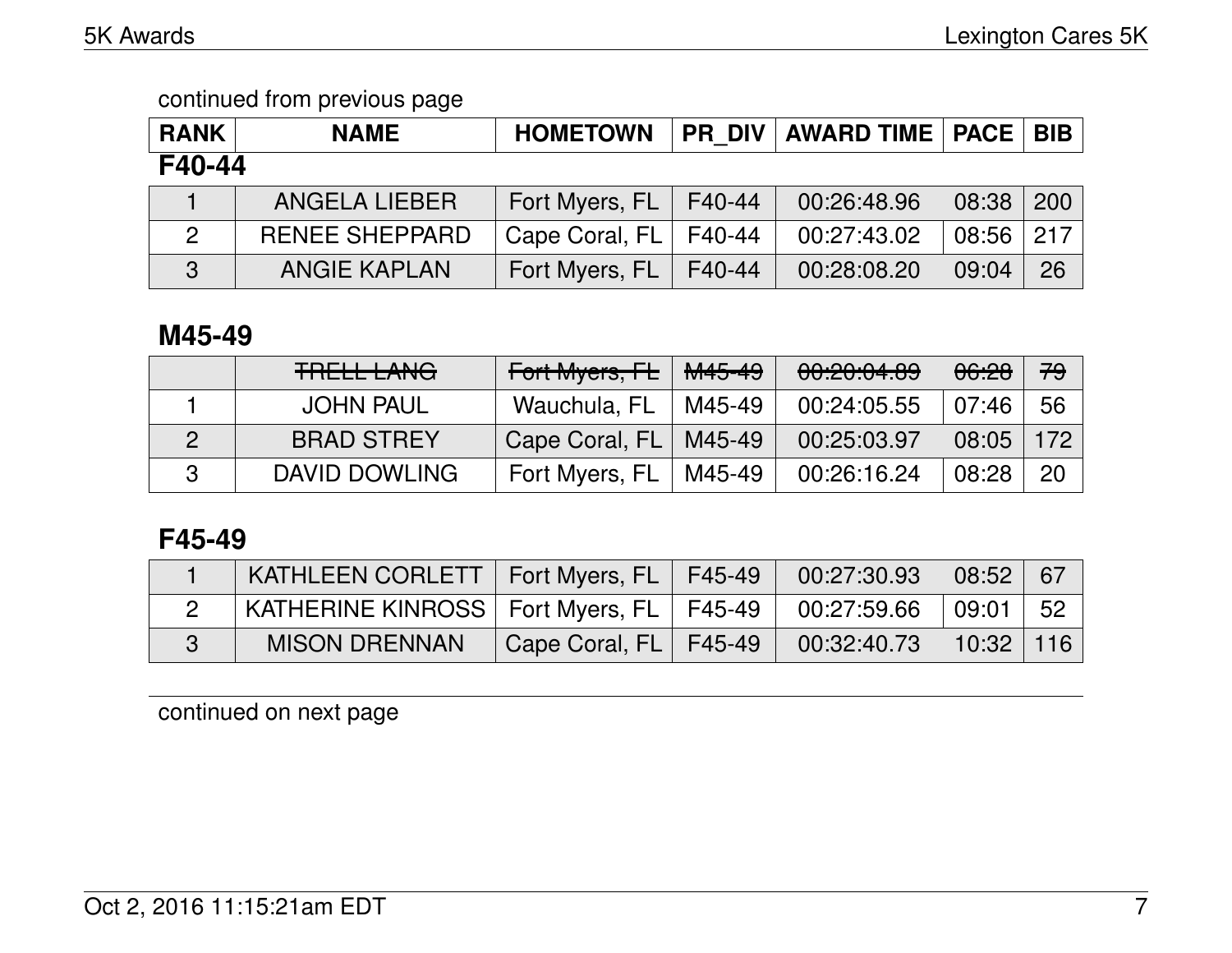| <b>RANK</b>    | <b>NAME</b>          | <b>HOMETOWN</b> |        | <b>PR DIV   AWARD TIME   PACE</b> |       | <b>BIB</b> |
|----------------|----------------------|-----------------|--------|-----------------------------------|-------|------------|
| M50-54         |                      |                 |        |                                   |       |            |
|                | <b>MIKE SHEPPARD</b> | Cape Coral, FL  | M50-54 | 00:21:40.32                       | 06:59 | 69         |
| $\overline{2}$ | <b>GREG MESSORE</b>  | Fort Myers, FL  | M50-54 | 00:22:20.91                       | 07:12 | 199        |
| 3              | <b>JIM DWYER</b>     | Fort Myers, FL  | M50-54 | 00:29:44.92                       | 09:35 | 60         |

### **F50-54**

| <b>LISA ROETH</b>                      | Fort Myers, FL F50-54 |        | 00:23:54.89 | <del>07:42</del> | 214 |
|----------------------------------------|-----------------------|--------|-------------|------------------|-----|
| <b>BETH MOORE</b>                      | Fort Myers, FL        | F50-54 | 00:26:24.96 | 08:31            | 186 |
| LINDA SETHARES-CARUSO   Cape Coral, FL |                       | F50-54 | 00:27:07.63 | 08:44            | 160 |
| <b>SABINE KOLLMENT</b>                 | Fort Myers, FL        | F50-54 | 00:30:12.31 | 09:44            |     |

### **M55-59**

| <b>CHARLIE MOORE</b>    | Fort Myers, FL | <del>M55-59</del> | 00:20:48.02 | $-06:42$   $+07$ |                 |
|-------------------------|----------------|-------------------|-------------|------------------|-----------------|
| <b>TRACY KELLY</b>      | Fort Myers, FL | M55-59            | 00:21:20.67 | 06:53            | $\frac{1}{228}$ |
| <b>PATRICK ESPOSITO</b> | Fort Myers, FL | M55-59            | 00:27:51.62 | 08:59            | -75             |
| <b>FRANK ENGLISH</b>    | Fort Myers, FL | M55-59            | 00:29:51.80 | 09:37            | 203             |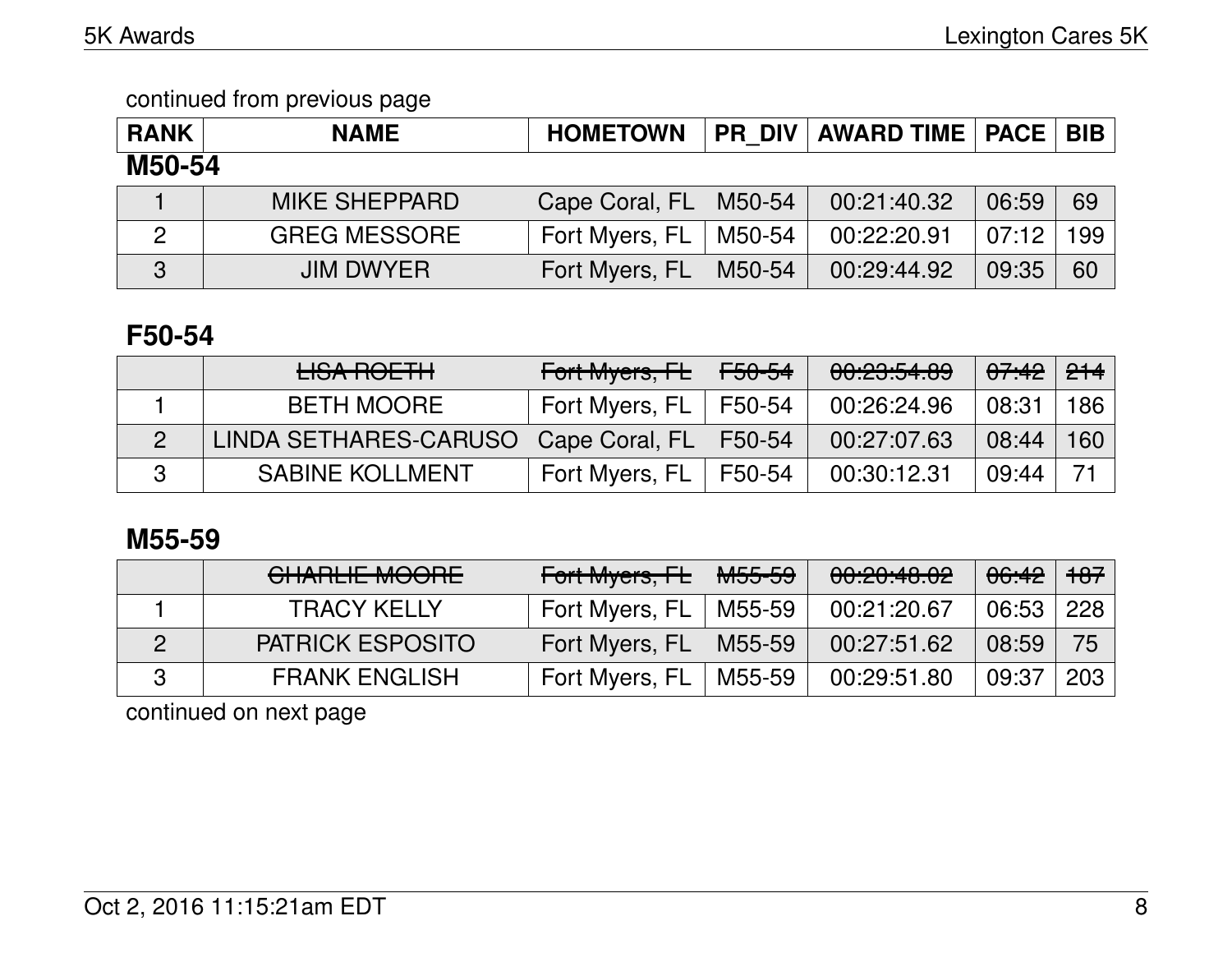| <b>7NK</b> | <b>ME</b><br>N | <b>OWN</b><br>)M⊢<br>ПL | DIV<br>nс<br>_ | TIME<br><b>AWARD</b> | <b>PACF</b> | DIE |
|------------|----------------|-------------------------|----------------|----------------------|-------------|-----|
|------------|----------------|-------------------------|----------------|----------------------|-------------|-----|

### **F55-59**

| <b>SHERRY BROOKS</b>   | Fort Myers, FL   | F55-59 | 00:28:15.91 | 09:06 | 107  |
|------------------------|------------------|--------|-------------|-------|------|
| BRENDA WALKER          | Fort Myers, FL   | F55-59 | 00:28:33.49 | 09:12 | - 66 |
| <b>FRANCINE GOLDEN</b> | Lehigh Acres, FL | F55-59 | 00:28:35.86 | 09:13 |      |

# **M60-64**

| DOL AND I/DAMED<br><b>NULAIVU INIAMLIT</b> | Suhl, Germany  | <b>M60-64</b> | 00:21:24.35 | 06:54 | 64  |
|--------------------------------------------|----------------|---------------|-------------|-------|-----|
| <b>JOHN SPOTTS</b>                         | Cape Coral, FL | M60-64        | 00:26:21.42 | 08:30 | 183 |
| <b>LEON HARRINGTON</b>                     | Fort Myers, FL | M60-64        | 00:50:45.71 | 16:21 | 139 |

# **F60-64**

| AMY YANNI               | Fort Myers, FL       | F60-64 | 00:22:53.87 | <del>07:23</del> | $\theta$ |
|-------------------------|----------------------|--------|-------------|------------------|----------|
| <b>MELINDA MACHONES</b> | Fort Myers, FL       | F60-64 | 00:41:57.62 | 13:31            | 109      |
| LUT URBINA              | North Fort Myers, FL | F60-64 | 00:43:27.25 | 14:00            | -32      |
| <b>SHARON NELSON</b>    | Fort Myers, FL       | F60-64 | 00:51:33.49 | 16:36            | $141$    |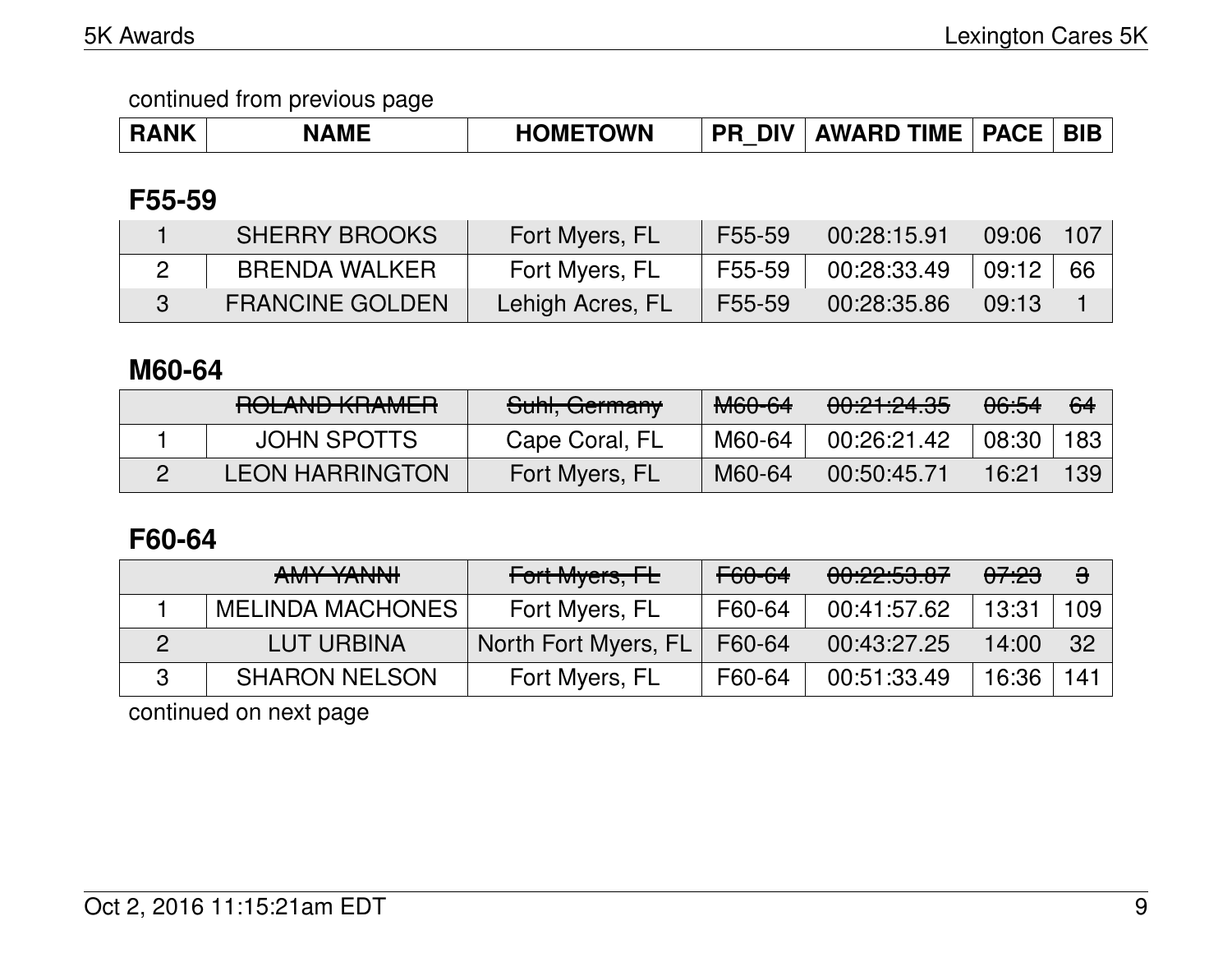| <b>RANK</b> | <b>NAME</b> | <b>HOMETOWN</b> | <b>DIV</b><br><b>PR</b> | <b>AWARD TIME</b> | <b>PACE</b> | <b>BIB</b> |
|-------------|-------------|-----------------|-------------------------|-------------------|-------------|------------|
|-------------|-------------|-----------------|-------------------------|-------------------|-------------|------------|

# **M65-69**

| <b>PAUL STARK</b>      | Fort Myers, FL | M65-69 | 00:26:11.35 | 08:26 | 179  |
|------------------------|----------------|--------|-------------|-------|------|
| <b>BILL MORTON</b>     | Fort Myers, FL | M65-69 | 00:26:26.37 | 08:31 | -167 |
| <b>MICHAEL MACHONE</b> | Fort Myers, FL | M65-69 | 00:41:57.90 | 13:31 |      |

### **F65-69**

| <u>CLICAN IZEENIED</u><br><b>OUOAIN INLLINLIT</b> | Maryville, TN  | F65-69 | 00:32:17.77 | <del>10:24</del> | <del>202</del> |
|---------------------------------------------------|----------------|--------|-------------|------------------|----------------|
| <b>PATRICIA SABIA</b>                             | Fort Myers, FL | F65-69 | 00:39:01.68 | 12:34            | 154            |
| LINDA BLEEDORN                                    | Fort Myers, FL | F65-69 | 00:39:58.50 | 12:53            | 17             |
| <b>PAT MCGINNIS</b>                               | Fort Myers, FL | F65-69 | 00:41:33.53 | 13:23            | 34             |

# **M70-74**

| ROCKY MADDEN         | Fort Myers Beach, FL   M70-74 |          | 00:26:30.60 | 08:32 | 65         |
|----------------------|-------------------------------|----------|-------------|-------|------------|
| <b>JAMES KEENER</b>  | Maryville, TN                 | M70-74   | 00:27:47.83 | 08:57 | <b>201</b> |
| <b>MIKE MCGINNIS</b> | Fort Myers, FL                | $M70-74$ | 00:29:13.73 | 09:25 | -35        |